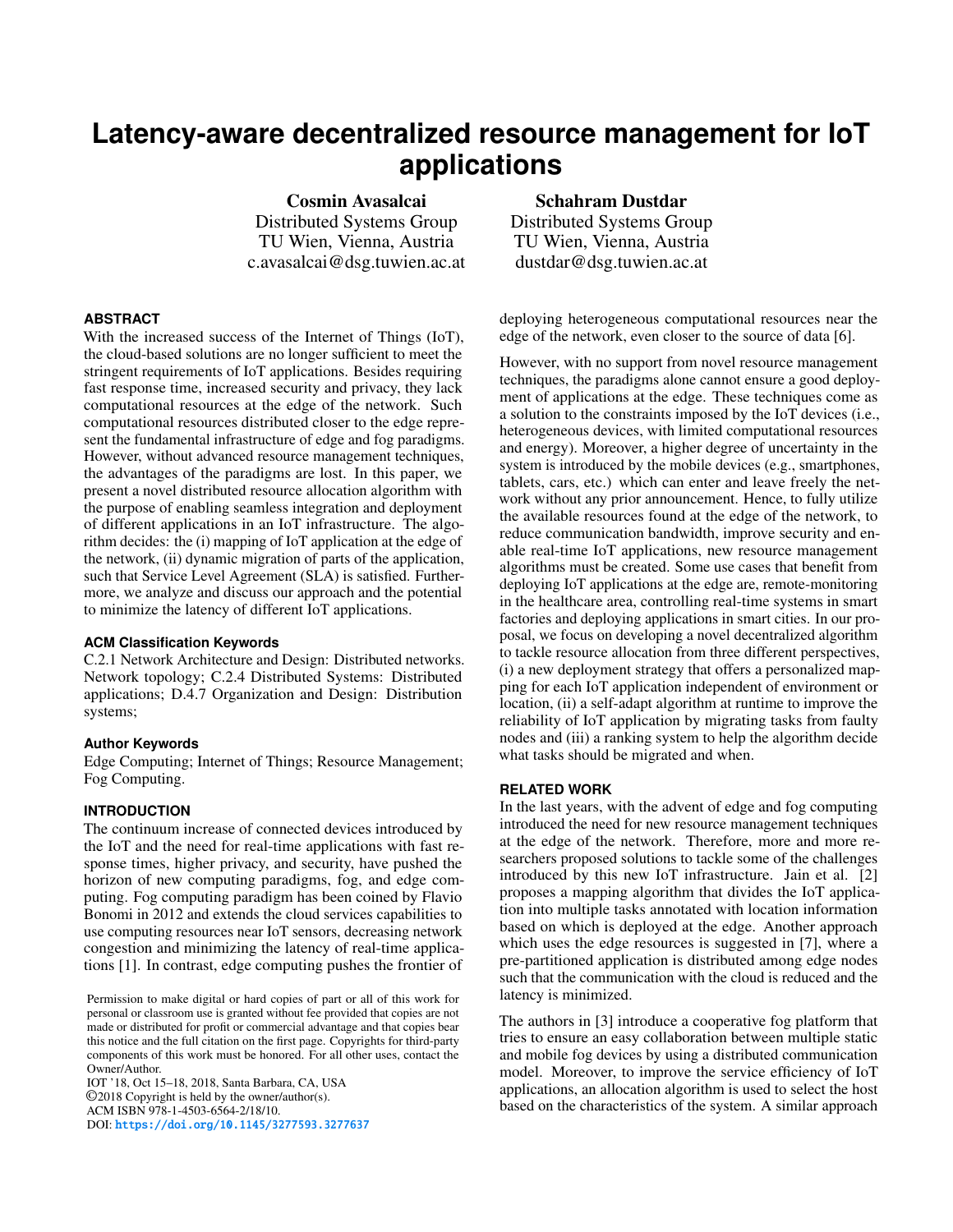is presented in [\[8\]](#page-3-5), where an optimization service placement algorithm is developed to share fog resources. However, the algorithm will always try to map an application to the deployment node or to a neighbor device. In case of failure, the application is mapped to the cloud.

In [\[4\]](#page-3-6), the authors propose an algorithm to dynamically migrate virtual machines (VMs) and find the best communication paths based on predictions of user movements. A similar solution to service migration is presented in [\[5\]](#page-3-7), where the authors propose an edge-enabled publish-subscribe middleware to continuously monitor the QoS and transparently migrate clients to another host in close proximity.

With respect to the aforementioned research papers, most of the researchers' work is emphasizing the placement of edge devices. In contrast, our proposal provides a more comprehensive resource management solution that is independent of IoT applications and environment. By combining the initial placement of the application at runtime, with dynamic migration and neighborhood selection, the edge devices will become more intelligent.

## <span id="page-1-1"></span>**PROPOSED SOLUTION**

In this paper, we propose a decentralized algorithm designed to offer the developers the possibility of deploying IoT applications at the edge of the network without knowing the characteristics of the edge devices in that particular location. This approach improves the security of the IoT application and nodes since even the developer does not know on which nodes the application is mapped. Moreover, the algorithm is in charge of monitoring the overall performance of the application, improving its reliability by dynamically adapt to changes in the network.

Due to the limited resources of edge devices, we assume that the application is divided into multiple tasks (i.e., a set of instructions that perform a specific computation) by the developer prior to deployment. Hence, we model an IoT application as a Directed Acyclic Graph (DAG) where vertices represent different tasks and edges describe the dependencies between them (see [Figure 1\)](#page-1-0).



<span id="page-1-0"></span>Figure 1. IoT application model

We consider that the IoT architecture is represented by a peerto-peer communication between each IoT device and the cloud (see [Figure 2\)](#page-2-0). Compared to the common representation of such an IoT architecture (i.e., a four-layer pyramid starting with the sensor layer and ending with the cloud), our model is a flatter design that offers the possibility of sharing resources vertically and horizontally between devices.

The behavior of our algorithm is inspired by the organization of a private auction house. Considering this, we have divided our algorithm into three different modules: neighborhood latency monitoring, bidding policy, and placement policy.

# **Neighborhood latency monitoring**

This module creates for each individual IoT application that has to be deployed, at runtime a list of nodes chosen from the neighborhood (i.e., all the nodes that have a direct connection with the dispatcher) and their related latency. A dispatcher node represents the node that received a request to deploy the IoT application in that location. To choose the nodes, the module relies on an algorithm for finding the latency smaller or equal to a computed threshold (i.e., specific to each application, since it represents a percentage of the total E2E delay). Once a request arrives from the placement policy module, the list of nodes is generated and sent back to the placement module.

Furthermore, the module has two more tasks to perform. First, it monitors and stores the latency of each IoT device found in the neighborhood. Second, it notifies the placement module if the latency to a winner node (i.e., a node that received a task to compute from the deployed application) has increased or if it is unresponsive. In both cases, a migration of that affected tasks is performed.

An example of the individual lists created for two different IoT applications is presented in [Figure 2.](#page-2-0) As you can see, in this case, the IoT application deployed from the yellow edge device has a smaller list of devices to borrow resources since its requirements are more strict. In contrast, the application deployed from the purple edge node can deploy to multiple nodes, because of its requirements.

#### **Bidding policy**

The bidding module generates offers and sends them to the dispatcher. Based on these offers, the dispatcher deploys the application such that the SLA is satisfied.

The algorithm starts when a broadcast message arrives from the dispatcher node. Based on the available resources and task dependencies, the module selects a number of tasks that can compute and creates the offer. However, the selection of tasks has an important constraint, i.e., a node can select only tasks that share a dependency. Once the number of tasks is selected, the module creates a latency table containing the communication latency from the current node to the list of nodes (i.e., the devices selected by the monitoring latency module in the dispatcher when the IoT application deployment request arrived) received from the dispatcher. To obtain this table, the algorithm performs an intersection between the received list and its neighborhood latency table. This information is very important to the deployment. Finally, after the latency table is computed and the tasks are selected, an offer is sent to the dispatcher.

#### **Placement policy**

The module proposes an optimization reactive placement with the purpose of distributing the IoT application and dynamically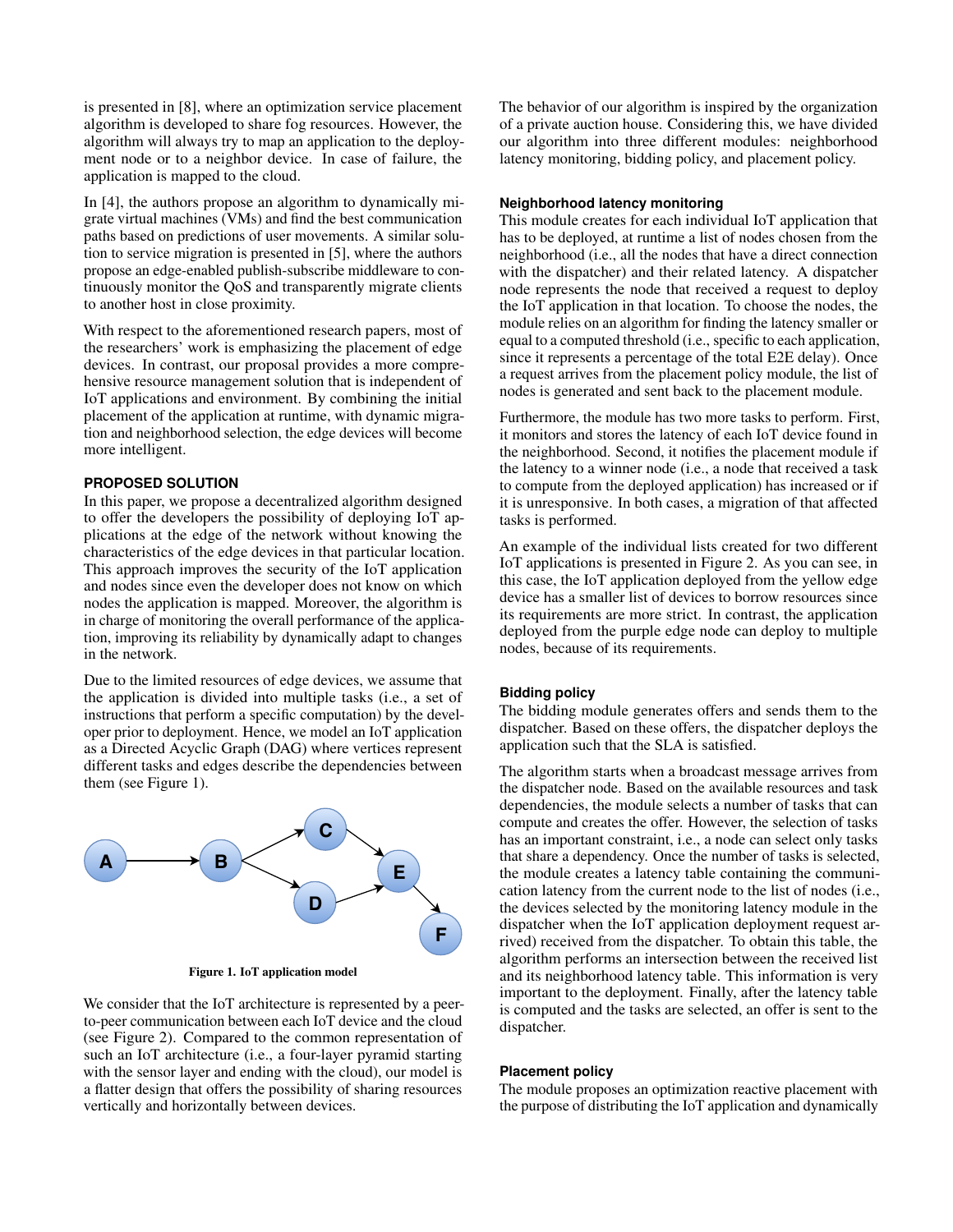

<span id="page-2-0"></span>Figure 2. IoT architecture

adapt the mapping at runtime. Once a request for an application has arrived at a dispatcher, the algorithm distributes the tasks of an application such that the E2E delay is minimized.

The first step of the algorithm is to identify if there are any computational demanding tasks to be mapped to the cloud. Next, for the remaining tasks, the algorithm tries to map one or all tasks locally. Since processing tasks locally reduce significantly the overall E2E delay, it is mandatory to map at least one task on the dispatcher. In the case where no resources are available, the rank of the currently mapped tasks is used to decide which one to migrate. At the same time, the dispatcher of the chosen task is notified to find a new placement node.

Once the list of IoT devices is received from the neighborhood latency monitoring module, the algorithm creates and broadcast a message to each individual device. The message contains the remaining tasks and their dependencies, the SLA of the IoT application and the list of devices just received. However, before sending the message, a timer is started to limit the waiting time for offers. In this case, all offers arrived after this period of time will be discarded.

Next, after the time has expired and all offers are collected, the best deployment strategy is computed by choosing the offers that yield the smallest latency using Equation [1:](#page-2-1)

<span id="page-2-1"></span>
$$
Applatency = Tmap + Blatency
$$
 (1)

where  $T_{man}$  represents the time to find the best mapping for the IoT application and *Blatency* is the sum of the communication latency between the winner nodes. It is important to state that *Tmap* only impacts the E2E delay when the application is deployed. In any other case, the *Tmap* is equal to 0.

Finally, a message is created containing the tasks docker container and the addresses of their dependency, providing a direct communication link with these nodes. Using docker containers to send the tasks over the network gives the best solution to ensure that all tasks will work properly independent on the node.

## **CHALLENGES DISCUSSION**

In this section, we discuss the challenges faced when designing our decentralized algorithm. To unlock the true potential of the proposed algorithm and enable more computational resources at the edge of the network, we have to perform extensive evaluations of the entire system and for each individual modules.

#### **Challenges in neighborhood latency monitoring**

As described in Section [3](#page-1-1) the purpose of this module is to create a specific list of nodes for each IoT application that is deployed from a dispatcher. This module has two main central pieces that are utmost important to the overall behavior. The first piece is represented by the value of the threshold. Since this determines the total number of devices that can share resources for a given IoT application, it has a big impact on the computational time of finding and how the deployment strategy looks. For example, if we choose a bigger percentage then a bigger number of devices will be accepted. Thus, it provides more resources to choose from with a penalty of computational time. In the other extreme, the placement is faster, but we could end up mapping everything to the cloud. The second core piece is the latency monitoring part, where we must find a solution to monitor the latency without introducing a communication overhead.

#### **Challenges in bidding policy**

This module generates the offer submitted by a node to the dispatcher. Also, it is the module that has a great impact on the overall mapping, since the offers reflect the devices which have free resources to share and the knowledge that the placement policy will use to determine the best mapping. However, there are two important aspects when developing this module that needs our attention, the ranking system and ensuring that we receive offers for all tasks.

The ranking system plays an important role in deciding what tasks to migrate. Thus, each accepted task should receive a rank based on the following characteristics: trustiness of the dispatcher, communication latency, resource utilization, etc. These rank ultimately shows how good is the placement of the task on that particular node.